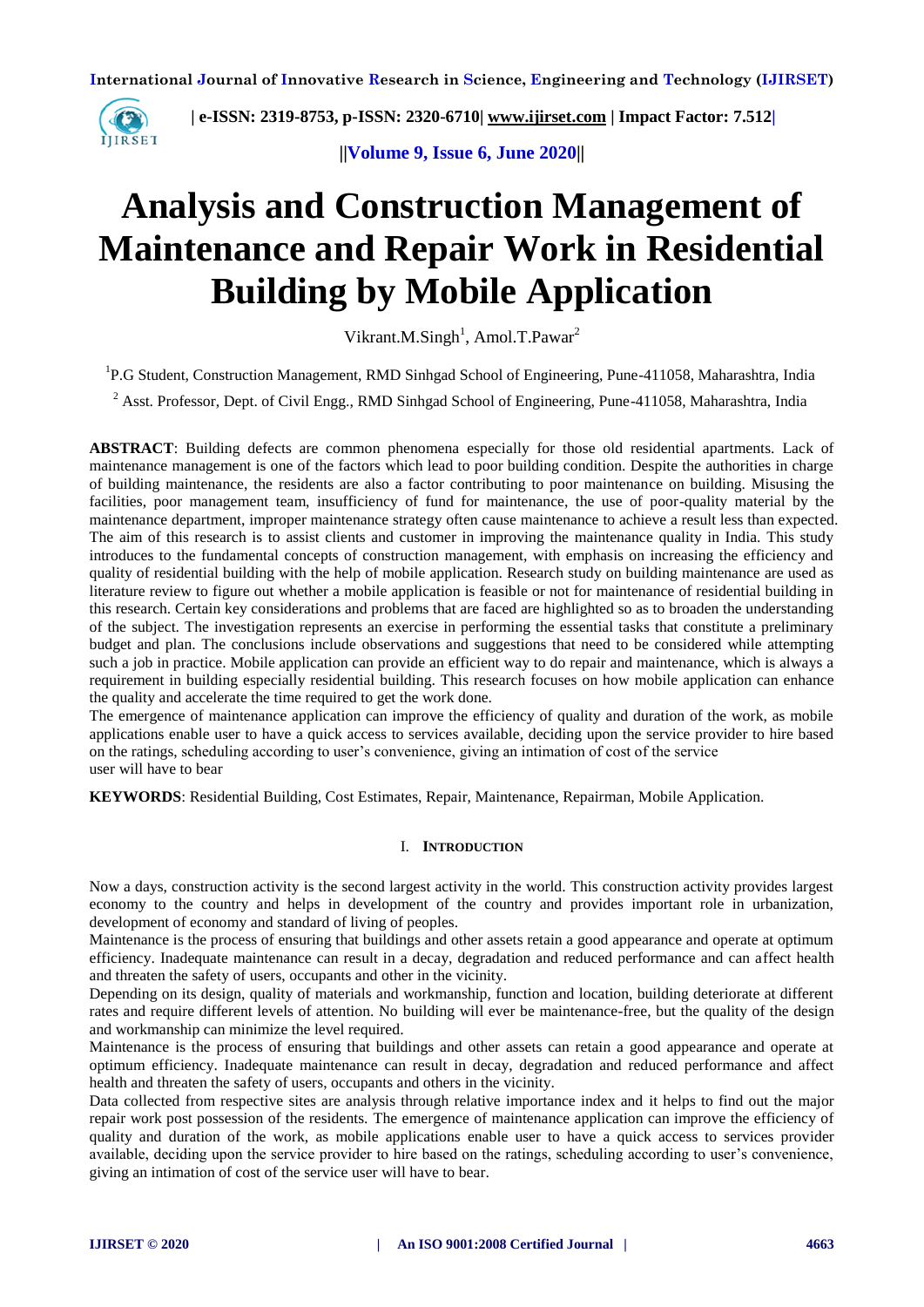

#### **| e-ISSN: 2319-8753, p-ISSN: 2320-6710| [www.ijirset.com](http://www.ijirset.com/) | Impact Factor: 7.512|**

#### **||Volume 9, Issue 6, June 2020||**

#### II. **THE STATEMENT OF THE RESEARCH PROBLEM**

Many occupants in residential projects in various parts of the city are often running into difficulties in resolving maintenance and repair works. So, it sometimes results in an increase in time and unknown costing of the repair work. Proper maintenance prioritization enables organization to ensure their maintenance performance remains in the acceptable level. This study shows the major issues faced by the occupants in a residential building. Many a Previous case studies had been shown the various factors and methods to minimize the maintenance issues faced by the residents but still these issues sometimes are delayed to achieve a solution due to various reasons. It indicates that there is either lack of awareness of the suggested construction practices or there are limitations for the effective adoption of their suggestion. It may vary from each case study of the construction projects.

Maintenance can help:

- Prevent the process of decay and [degradation.](https://www.designingbuildings.co.uk/wiki/Degradation)
- Maintain [structural](https://www.designingbuildings.co.uk/wiki/Structural) stability and [safety.](https://www.designingbuildings.co.uk/wiki/Safety)
- Prevent unnecessary [damage](https://www.designingbuildings.co.uk/wiki/Damages) from the weather or from general usage.
- Optimise [performance.](https://www.designingbuildings.co.uk/wiki/Performance)
- Help inform [plans](https://www.designingbuildings.co.uk/wiki/Plan) for [renovation,](https://www.designingbuildings.co.uk/wiki/Renovation) [refurbishment,](https://www.designingbuildings.co.uk/wiki/Refurbishment) [retrofitting](https://www.designingbuildings.co.uk/wiki/Retrofitting) or new [buildings.](https://www.designingbuildings.co.uk/wiki/Building)
- Determine the causes of [defects](https://www.designingbuildings.co.uk/wiki/Defects) and so help prevent re-occurrence or repetition.
- Ensure continued [compliance](https://www.designingbuildings.co.uk/wiki/Compliance) with [statutory requirements.](https://www.designingbuildings.co.uk/wiki/Statutory_requirements)

Therefore, it is necessary to give attention on the effectiveness of building maintenance practices and repair time to time.

The research is beneficial for organization therefore targeted at providing effective solutions to the following:

- To help to understand the necessity of building maintenance.
- To improve Professionals for the efficient & effective way to maintain infrastructure.
- To give solutions on how to maintain a building
- To give solutions on the criticality of Poor maintenance & approach.

Many occupants in Pune city was failed in finding the solutions related to poor maintenance and complicated repair works. Therefore, it is necessary to give better control of the problems and limitations of same for future residents. This proposed project work will help in finding the effectiveness of repair and maintenance by new effective methods.

#### III. **OBJECTIVES OF THE RESEARCH**

This research aims at concluding whether a mobile application is feasible or not for repair and maintenance of

residential building. To achieve the aims,

Objectives have been identified as follows:

- To study the type of repair and maintenance are to be made in residential building.
- Thorough data collection regarding maintenance and repair of residential building.
- To study the various reasons for developing a mobile application for it.
- Collect data through survey or questionnaire with Project Manager.
- Analyse the data and determine the feasibility and functionality of application for repair and maintenance.

#### IV.**LITERATURE REVIEW**

#### **1.'A REVIEW STUDY OF MAINTENANCE AND MANAGEMENT ISSUES IN IBS COMMERCIAL BUILDING' -**

**BY- Mohd Nasrun Mohd Nawi, Nurul Azita Salleh, Herman Shah Anuar.**

**School of Technology Management & Logistic Universiti Utara Malaysia 06010, Sintok, Kedah, Malaysia.**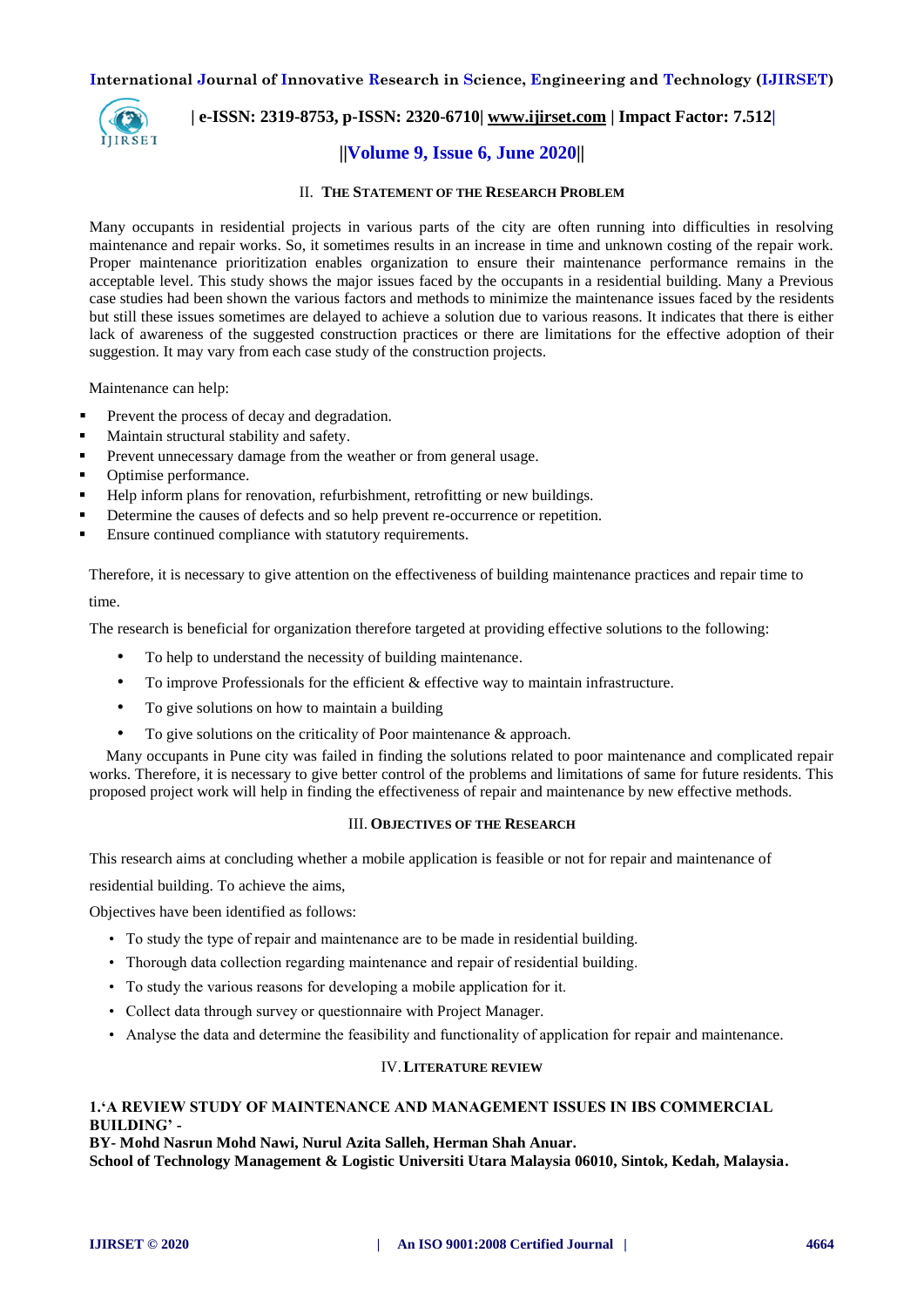

## **| e-ISSN: 2319-8753, p-ISSN: 2320-6710| [www.ijirset.com](http://www.ijirset.com/) | Impact Factor: 7.512|**

## **||Volume 9, Issue 6, June 2020||**

#### **Findings: -**

- The problems and issues that appear in the building management in commercial building in Malaysia as parts of the efforts to enhance the building value.
- Good management of the building will be able to influence the quality of the buildings that remain long, safe and beautiful without any damage and problems.
- In addition, building a good management can ensure that the facilities available in the building are well and meet the standard.
- Exposure to the problems and needs in the management of the building would be able to help improve building management systems to be more effective.

#### **2. 'Different Approaches to Building Management and Maintenance Meaning Explanation'- By- Iveta Puķītea, Mg. sc., Ineta Geipeleb , Prof., Dr. oec. Modern Building Materials, Structures and Techniques, MBMST 2016.**

#### **FINDINGS: -**

- Building management is a particular economic activity, a set of property maintenance, operation, repair and maintenance.
- This is a legal and technical set of operations required for building maintenance and preservation of usable condition, as well as functionally required for the maintenance of the land to ensure that property is used in accordance with the purpose. The aim of the paper is to conduct a literature review of different approaches to defining building management and building maintenance.
- The continuous growth of socially responsible building management indicates that there is a need for a more effective management system of the building lifecycle to provide sustainable residential property development.

#### **3. 'A literature review on maintenance priority - conceptual framework and directions' BY-Alan Chong Kim Wing, Abdul Hakim bin Mohammed and Mat Naim bin Abdullah.**

#### **FINDINGS:**

- The area of maintenance priority requires more systematic research efforts especially in the implementing approaches that includes organizational goals, stakeholder needs and inclusion of Corporate vision and operational requirement Demand assessment Performance evaluation Procurement strategy Decide strategy and priorities Systems and procedures MATEC Web of Conferences 66, 00004 (2016) DOI: 10.1051/matecconf/20166 IBCC 2016 600004 5 6 critical factors.
- Priority setting process that aligns with the need of the organization can assist in avoiding losses and improve the maintenance performance.
- Figure below presents a conceptual framework on maintenance priority which encompasses the findings of this study. The findings in this study contributes to the understanding of maintenance priority setting esp.

#### **4. 'A STUDY INTO THE IMPACT AND SUITABILITY OF BUILDING MAINTENANCE PRACTICES OF LOCAL COUNCIL BUILDINGS ON PERFORMANCE OF FLOOR FINISHES' By - ALUGA OTIENO COLLINS**

**A PROJECT PAPER SUBMITTED IN PART FULFILMENT OF THE DEGREE OF: B. A BUILDING ECONOMICS, IN THE DEPARTMENT OF BUILDING ECONOMICS AND MANAGEMENT, FACULTY OF ARCHITECTURE, DESIGN AND DEVELOPMENT.UNIVERSITY OF NAIROBI.**

#### **FINDINGS:**

- The local council needs to come up with a maintenance policy that is grounded on planned preventive maintenance.
- The councils have adequate information from past records regarding maintenance that can be used to forecast future maintenance requirements.
- For planned preventive maintenance to be successful, inspection, detection and prevention of incipient failures has to be put in place in building inspection cycle done at regular intervals is therefore important in this case.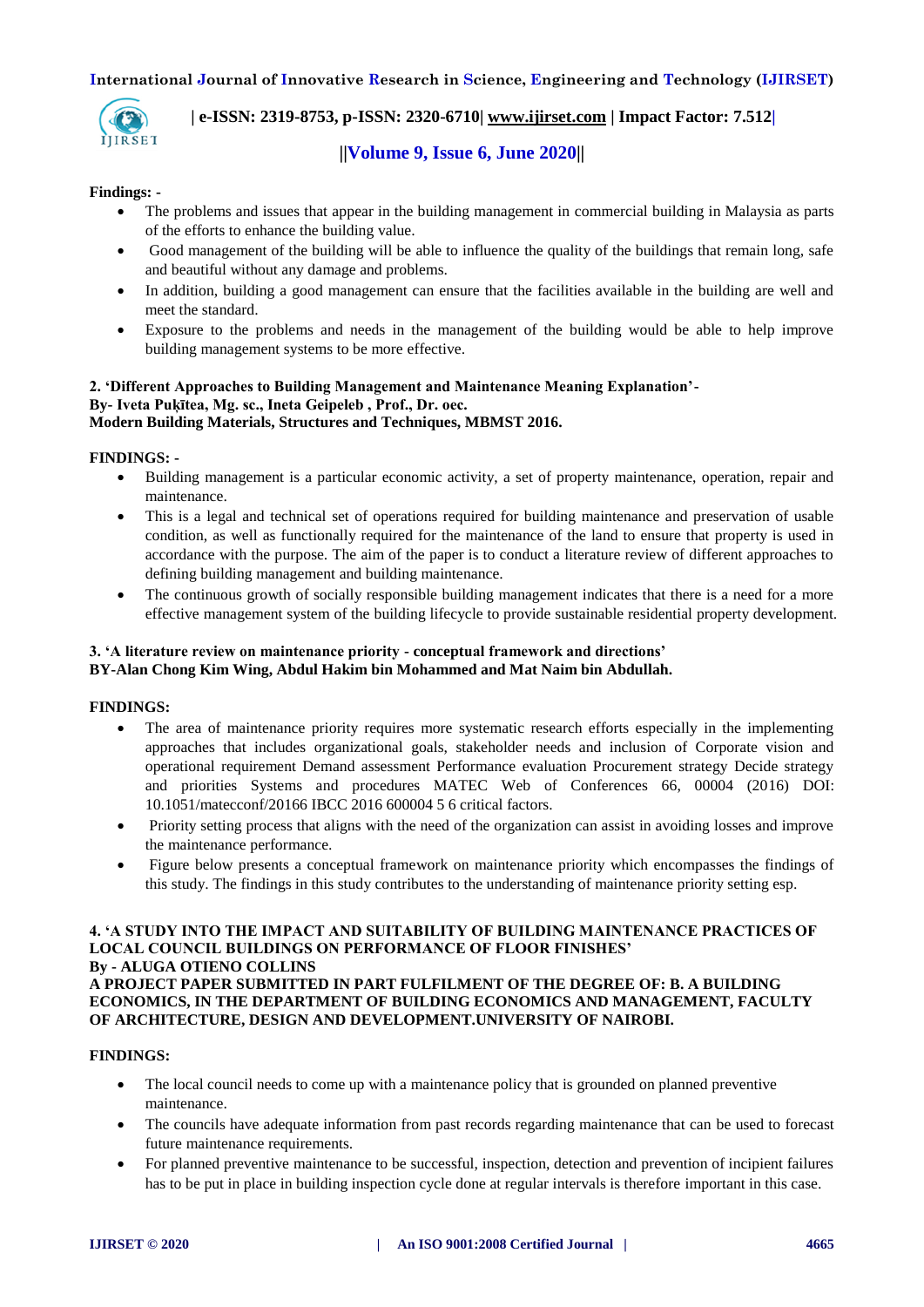

#### **| e-ISSN: 2319-8753, p-ISSN: 2320-6710| [www.ijirset.com](http://www.ijirset.com/) | Impact Factor: 7.512|**

#### **||Volume 9, Issue 6, June 2020||**

- A feedback mechanism should be set in place to facilitate feedback in formation on the same to the city engineer's department that is in charge of making decision on the type of floor finishes to be used and in what areas.
- To minimize this, it is recommended that the floor finishers be polished regularly at appropriate intervals. This will ensure that it is the polish that wears off and not the flooring material itself.
- The councils need to upgrade their workshops to improve their competency in carrying out various maintenance works such a s repair of terrazzo floors.

#### **5. ASSESSMENT OF BUILDING SURVEY AS A TOOL FOR BUILDING MAINTENANCE PROGRAM A STUDY OF AWKA, ANAMBRA STATE**

#### **By - Iheama, N. B.; Alinta-Abel, U. and Ezeokoli, O. F.**

**International Journal of Civil Engineering, Construction and Estate Management Vol.5, No.1, pp.1-15, March 2017**

#### **FIDINGS:**

- The application of this activity (building survey) by individual building owners, professionals in the building industry and the government is very low and in some cases are not used at all.
- This has led to the present state of despair with some attendant problems facing the Nigeria building industry.
- Therefore, Nigeria building owners and professionals in the building industry and the government should welcome this fact and fully adopt and implement it to enhance the sustainability of our buildings and maximization of serviceability and satisfaction.
- This will also enhance the development of the economy and comfort of the users of these buildings.

#### **6.'BIM- and Mobile-Based System for Supporting Facility Maintenance Management'**

#### **By- Chin-Yu, Lina, Kun-Chi, Wanga, Tse-Yu, Kuoa, Li-Hsi, Yanga, Wei-Chih, Wanga.**

#### **35th International Symposium on Automation and Robotics in Construction (ISARC 2018)**

#### **FINDINGS: -**

- Integrating BIM based maintenance management system and mobile computing is feasible via the development of a mobile application. The integration provided by this system is significant in three aspects.
- First, BIM can support information exchange through the internet by providing BIM model information to MySQL database.
- Second, 35th International Symposium on Automation and Robotics in Construction (ISARC 2018) the 3D model visualization module allows BIM model to be viewed through mobile devices with augmented reality technology.
- Third, a truly complete integration between BIM and maintenance management system in enabling data exchange from maintenance management system back to BIM model.

Overall, the proposed system demonstrated its effectiveness in enhancing the current BIM-based maintenance management system applications

## **7. Maintenance Management Practices for Building Facility: A Case Study BY- Zul-Atfi Ismail, Narimah Kasim.**

### **International Journal of Engineering Research and Applications (IJERA) ISSN: 2248-9622**

#### **FINDINGS:**

- There is a total of eight case studies have been used to analyze the key problems, approach to address problems, ICT implementation and maintenance management system at polytechnic.
- The factor of nonspecific complaint, defect repetition, limited budgets, time gap of building repairs and less competent manpower are the main problems on the case studies findings.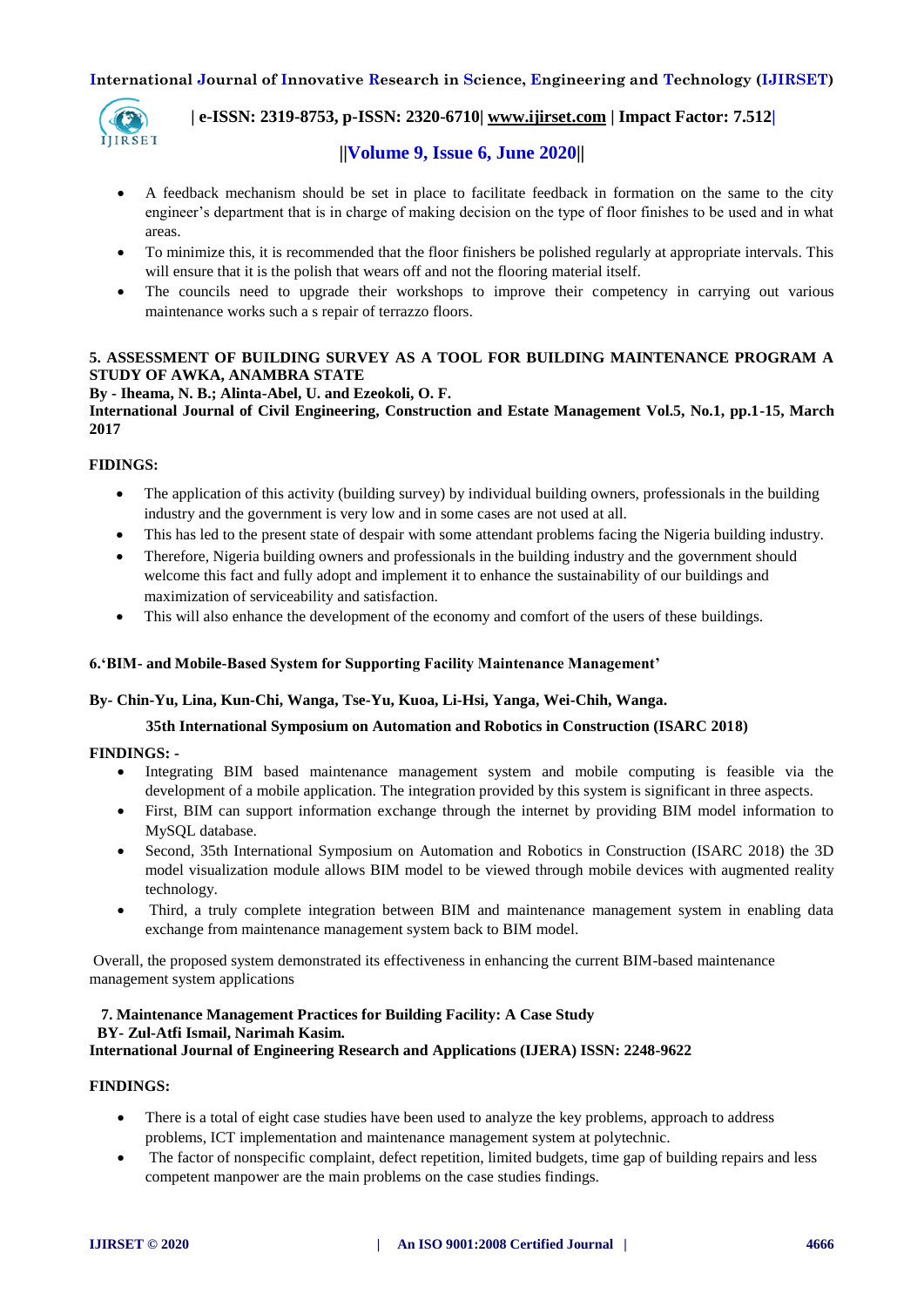

## **| e-ISSN: 2319-8753, p-ISSN: 2320-6710| [www.ijirset.com](http://www.ijirset.com/) | Impact Factor: 7.512|**

#### **||Volume 9, Issue 6, June 2020||**

- In order to improve information adequacy in the complaint, the new system will be developed which provides building attributes, for instance, the facility type, defect and location in detail.
- Other than that, the new system can manage budgets on ad hoc and preventive maintenance effectively.
- It can improve the decision-making process and maintenance management at Polytechnic.

#### V. **METHODOLOGY**



## VI.**QUESTIONAIRE FORMAT SECTION A**

#### **GENERAL DESCRIPTION OF CONSTRUCTION PROJECT**

Please, note on option and give feedback.

Construction project Name: ……..……………………

Address: ……………………………………………………………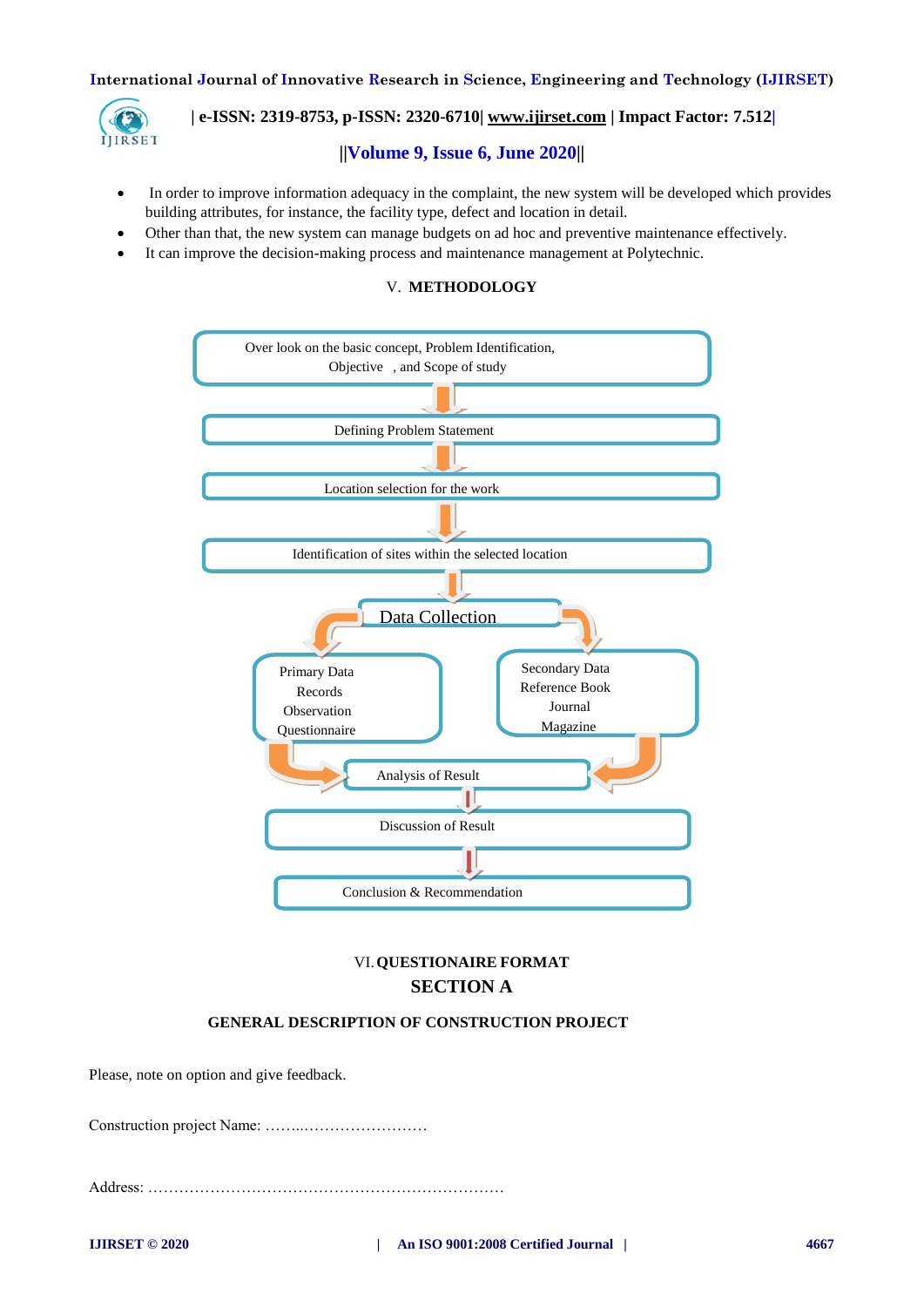| International Journal of Innovative Research in Science, Engineering and Technology (IJIRSET) |                                                                                                                         |                          |                |  |
|-----------------------------------------------------------------------------------------------|-------------------------------------------------------------------------------------------------------------------------|--------------------------|----------------|--|
| <b>IIRSET</b>                                                                                 | e-ISSN: 2319-8753, p-ISSN: 2320-6710  www.ijirset.com   Impact Factor: 7.512 <br>$  $ Volume 9, Issue 6, June 2020 $  $ |                          |                |  |
|                                                                                               |                                                                                                                         |                          |                |  |
|                                                                                               | Q1. Position of respondent in the flat                                                                                  |                          |                |  |
| 1) Owner                                                                                      |                                                                                                                         |                          | 2)Tenant       |  |
| Q2. Type of issue                                                                             |                                                                                                                         |                          |                |  |
| 1) Major issue                                                                                |                                                                                                                         | 2) minor Issue           |                |  |
|                                                                                               | Q3. Maintenance issues after possession                                                                                 |                          |                |  |
| 1)Plumbing                                                                                    |                                                                                                                         |                          | 2) Electrical  |  |
| 3)Tiling                                                                                      |                                                                                                                         |                          | 4) Fabrication |  |
| 5) Painting                                                                                   |                                                                                                                         |                          | 6) wall crack  |  |
|                                                                                               | Q4. Specify the exact issue below                                                                                       |                          |                |  |
|                                                                                               | Q5.Time taken to repair the damage                                                                                      |                          |                |  |
| 1)A day                                                                                       |                                                                                                                         | 2) Few days              |                |  |
| 3)A week                                                                                      |                                                                                                                         | 4)A month                |                |  |
|                                                                                               | Q6. Specify the exact time below                                                                                        |                          |                |  |
| Q7. Cost of the repair work                                                                   |                                                                                                                         |                          |                |  |
| 1)Rs.100-500                                                                                  |                                                                                                                         | 2)Rs.500-1,000           |                |  |
| 3)Rs1,000-5,000                                                                               |                                                                                                                         | 4) Greater than Rs.5,000 |                |  |
|                                                                                               | Q8. specify the exact amount below?                                                                                     |                          |                |  |
|                                                                                               |                                                                                                                         |                          |                |  |
|                                                                                               | Q9. Medium of contact for maintenance man                                                                               |                          |                |  |
| 1)Friend                                                                                      |                                                                                                                         | 2) Advertisement         |                |  |
| 3)Internet                                                                                    |                                                                                                                         | 4)Project developer      |                |  |
|                                                                                               |                                                                                                                         |                          |                |  |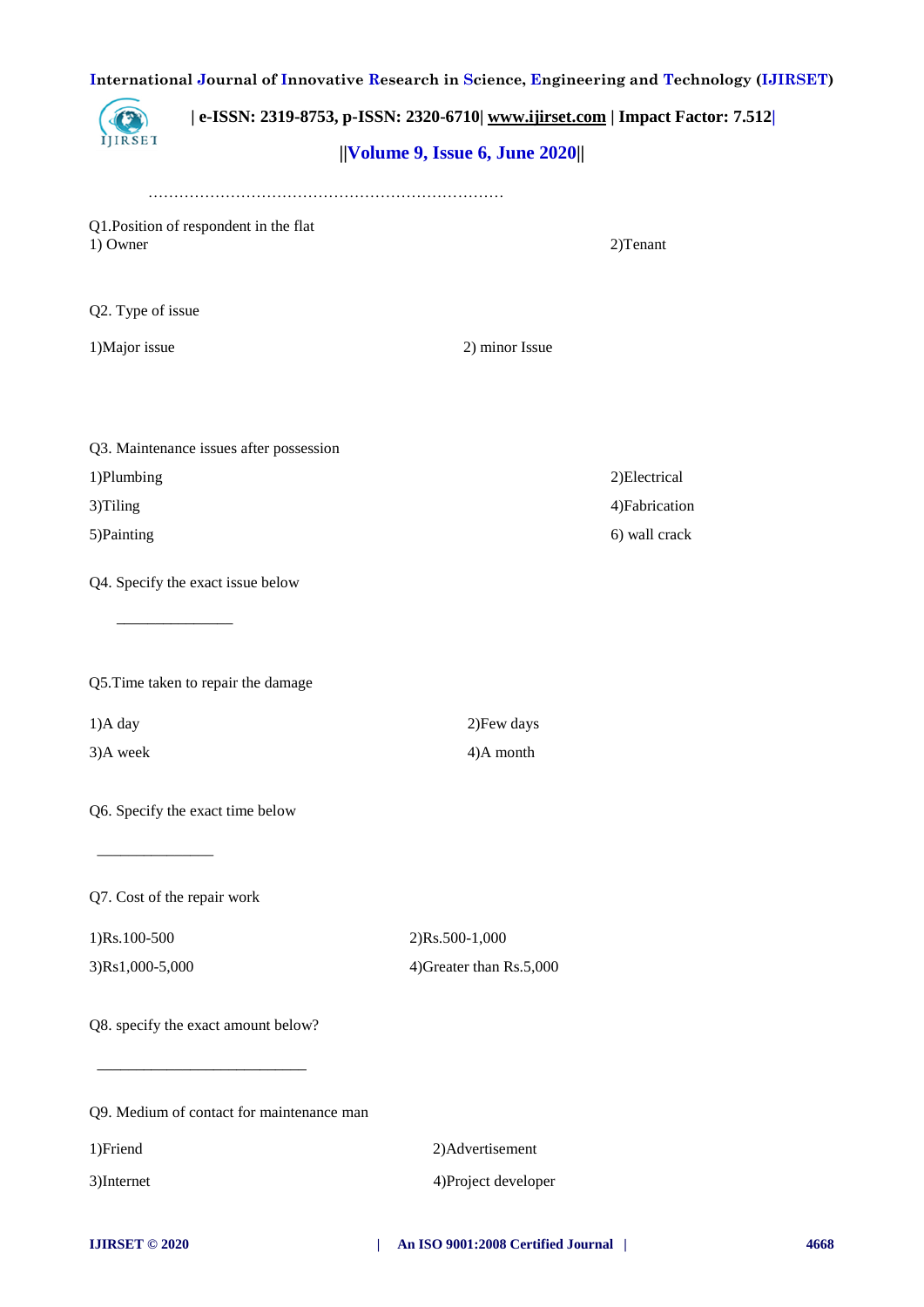|                             | e-ISSN: 2319-8753, p-ISSN: 2320-6710  www.ijirset.com   Impact Factor: 7.512 |                                        |  |
|-----------------------------|------------------------------------------------------------------------------|----------------------------------------|--|
| IJIRSET                     |                                                                              | $  $ Volume 9, Issue 6, June 2020 $  $ |  |
|                             | Q10. Difficulty Faced in finding the repairman                               |                                        |  |
| 1)No difficulty             |                                                                              | 2) Few difficulty                      |  |
| 3) Quite difficult          |                                                                              | 4) A lot of difficulty                 |  |
|                             | Q11. Were you aware of whom to consult for repair work                       |                                        |  |
| 1) Yes                      |                                                                              | 2)Not sure                             |  |
| 3) No                       |                                                                              |                                        |  |
|                             | Q12. Was there any delay in repair                                           |                                        |  |
| Yes,<br>1)                  |                                                                              | 2) No                                  |  |
|                             | Q13. Reason for delay in repair work                                         |                                        |  |
| 1) Lack of information      |                                                                              | 2) Availability of repair man          |  |
| 3) Availability of material |                                                                              |                                        |  |
|                             | Q14. Difficulty Faced in repairing the damage                                |                                        |  |
| 1)No difficulty             |                                                                              | 2) Few difficulty                      |  |
| 3) Quite difficult          |                                                                              | 4) A lot of difficulty                 |  |
|                             | Q15. Was the problem resolved                                                |                                        |  |
| $1)$ Yes                    |                                                                              | 2) Somewhat                            |  |
| 3) No                       |                                                                              |                                        |  |
|                             | Q16. Were you given a proper explanation about the problem                   |                                        |  |
| 1) Yes                      |                                                                              | 2) Somewhat                            |  |
| 3) No                       |                                                                              |                                        |  |
|                             | Q17. Were you satisfied with the service                                     |                                        |  |
| $1)$ Yes                    |                                                                              | 2) Somewhat                            |  |
| 3) No                       |                                                                              |                                        |  |
|                             | Q18. How would you rate your experience from 1 to 5                          |                                        |  |

\_\_\_\_\_\_\_\_\_\_\_\_\_\_\_\_\_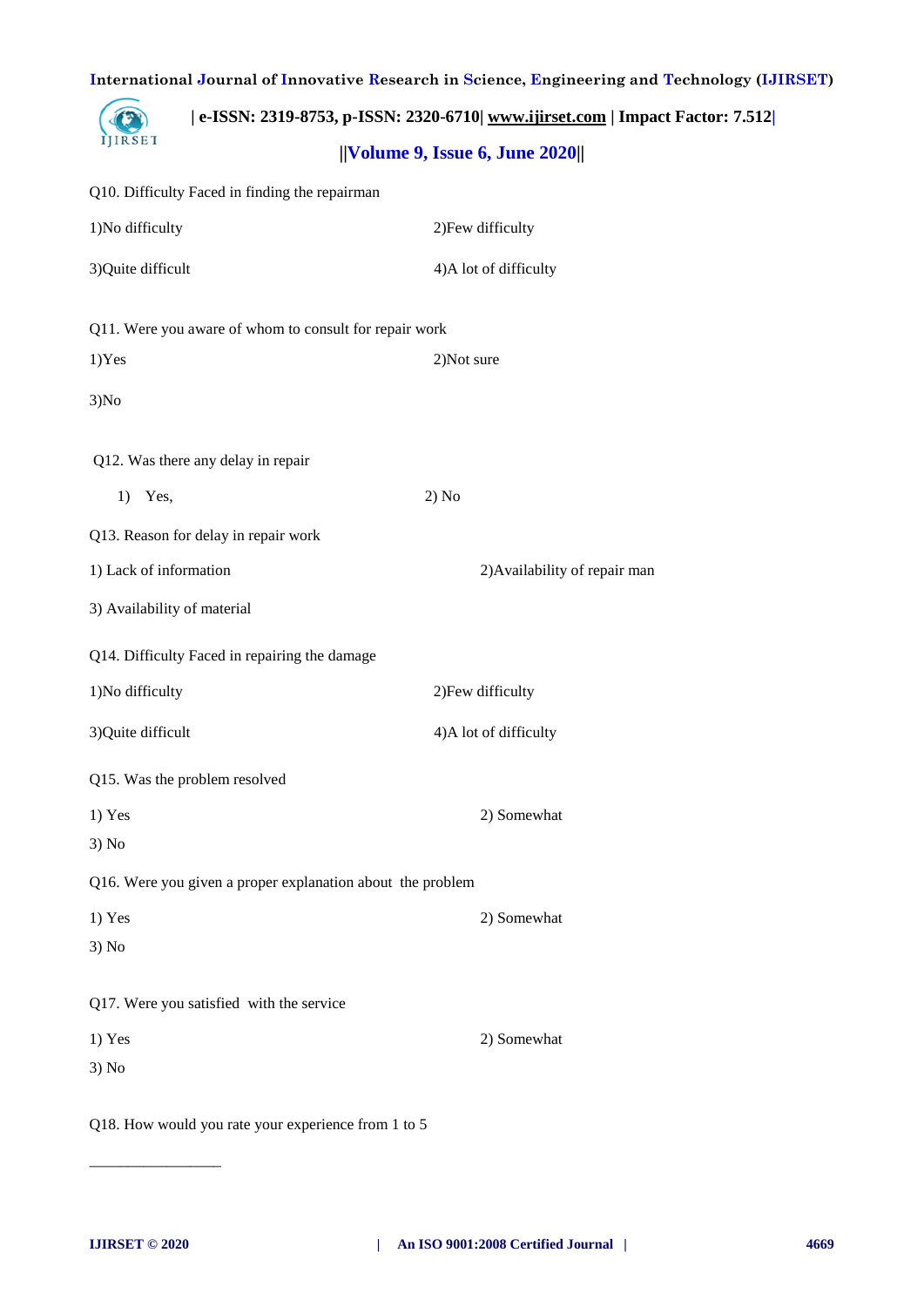IJIRSET

 **| e-ISSN: 2319-8753, p-ISSN: 2320-6710| [www.ijirset.com](http://www.ijirset.com/) | Impact Factor: 7.512| ||Volume 9, Issue 6, June 2020||** 

- Q19. Have you ever come across/aware of any residential repair and maintenance services app
	- 1) Yes, 2) No

Q20. If yes specify it below

 $\overline{\phantom{a}}$  , and the contract of the contract of the contract of the contract of the contract of the contract of the contract of the contract of the contract of the contract of the contract of the contract of the contrac

Q21. Would you prefer a mobile application to approach a service provider for the repair work?

1) Definitely Yes 2) I would give it a try

3) I am not sure about it 4) Definitely No

Name of respondent: ………… Signature: ....................

Date: ………………

## VII. SELECTED LIST OF CONSTRUCTION PROJECTS

| Sr.<br>No. | <b>Project Name</b>                      |
|------------|------------------------------------------|
| 1.         | Nano Homes, Ravet, Pune.                 |
| 2.         | Anshul Ballina, Ravet, Pune.             |
| 3.         | Golden Paradise, Ravet, Pune.            |
| 4.         | Vakratund Aaditya Terraces, Ravet, Pune. |
| 5.         | Jagtap Nano Spaces, Ravet, Pune.         |
| 6.         | JAS Arihant Heights, Ravet, Pune.        |